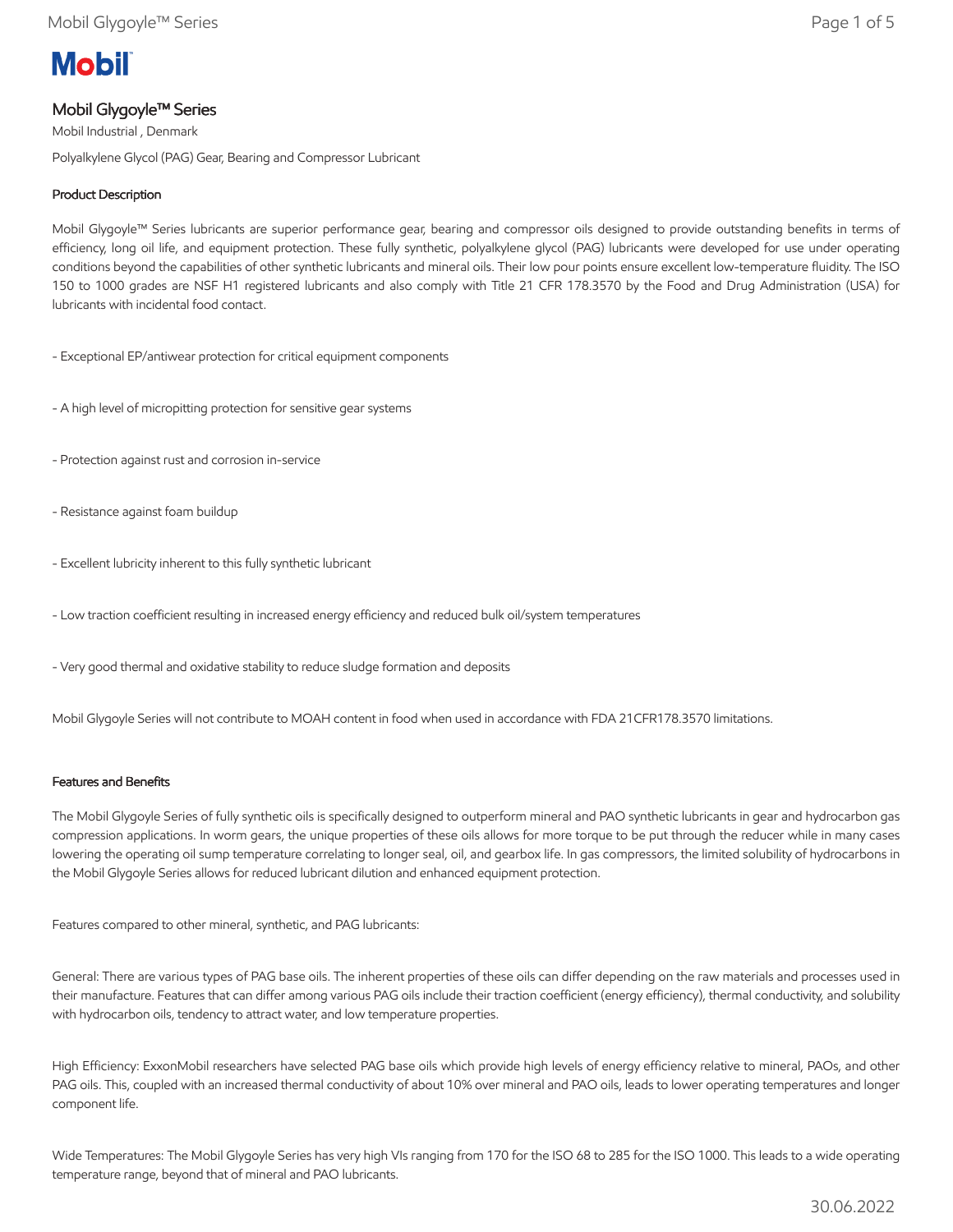Rust Protection: PAG lubricants, which are designed to be immiscible with hydrocarbon oils, tend to absorb water more than mineral or PAO oils. Because of the potential for high water-in-oil levels, care must be taken to prevent the formation of rust on equipment. Mobil Glygoyle Series oils pass major rust tests such as the ASTM D665A and Bethlehem Steel rust test parts A/B, and receives 0,0 ratings in the DIN 51802 Emcor rust test with distilled water. In addition, they show good yellow metal compatibility with a 1B rating in the ASTM D130 test. Mobil Glygoyle Series is not recommended for use in areas where saltwater contamination is expected.

Foam Control: Foam control is important, especially in boxes that are "Sealed for Life". Mobil Glygoyle Series provides excellent results in all three sequences of ASTM D 892 Foam Test.

EP/antiwear: Having the right blend of EP/AW protection is important, especially in worm gears that contain bronze and other yellow metals. The Glygoyle Series of lubricants show excellent EP/antiwear protection with typical results of 12+ in the DIN 51354-2 FZG scuffing test, very low cage and roller wear in the DIN 51819-3 FAG FE8 test, and excellent micropitting protection with a result of ›10-high in the FVA 54 micropitting test (ISO 320).

| <b>Features</b>                                                                  | Advantages and Potential Benefits                                                                                                                          |
|----------------------------------------------------------------------------------|------------------------------------------------------------------------------------------------------------------------------------------------------------|
|                                                                                  | Provides outstanding gear protection under severe load factor situations                                                                                   |
| High thermal and oxidative stability as well as<br>excellent antiwear protection | Increased production because of extended lubricant life, reducing scheduled and unscheduled<br>downtime for routine lubricant changes                      |
|                                                                                  | Lower maintenance costs and replacement expenditures                                                                                                       |
| Low coefficients of friction and traction                                        | Improved gear efficiency and lower oil operating temperatures for lower operating (power) costs<br>and longer seal life                                    |
| High thermal conductivity                                                        | Lowers operating temperatures at the gear mesh and in the bulk oil by improved heat dissipation                                                            |
| High viscosity index, low pour point and absence<br>of wax                       | Easy start-up because of excellent low-temperature fluidity - especially important for successful<br>operation of remotely located equipment               |
| Very good resistance to corrosion and rusting                                    | Excellent equipment protection, even during downtime, provides long equipment life and smooth<br>start-up, with associated labor and material cost savings |
| Multipurpose industrial equipment capability                                     | Potential to use less products and reduced inventory costs                                                                                                 |

#### Applications

The Mobil Glygoyle Series is specifically designed for the lubrication of worm gears, especially for heavy-duty, severe service applications, both in food-grade and non food-grade applications. Additionally, the product family has also proven to be an excellent lubricant for many types of industrial gears and anti-friction bearing applications under severe service conditions. Additionally, their poor miscibility with hydrocarbons makes the lower viscosity grades especially effective in hydrocarbon gas compression applications because of the reduced viscosity dilution that occurs in this application versus hydrocarbon based compressor oils.

The Mobil Glygoyle Series is used for the lubrication of filled for life gearboxes and heavy-duty worm gears, other industrial gearing in a wide variety of applications, lubrication of plain and rolling contact bearings, and most types of compressors.

Specific applications include:

• Filled for life gearboxes, especially high ratio/low-efficiency worm gears

 • Worm gear applications such as those used in conveyers, escalators, material handling, press drives, packaging machinery, ski lifts, agitators and mixers

• Other gear and bearing applications in the cement, metalworking, plastics, food and textile finishing industries

 • Gas Compression utilizing reciprocation, rotary, screw, and centrifugal type compressors in operating conditions beyond the capabilities of other synthetic lubricants and mineral oils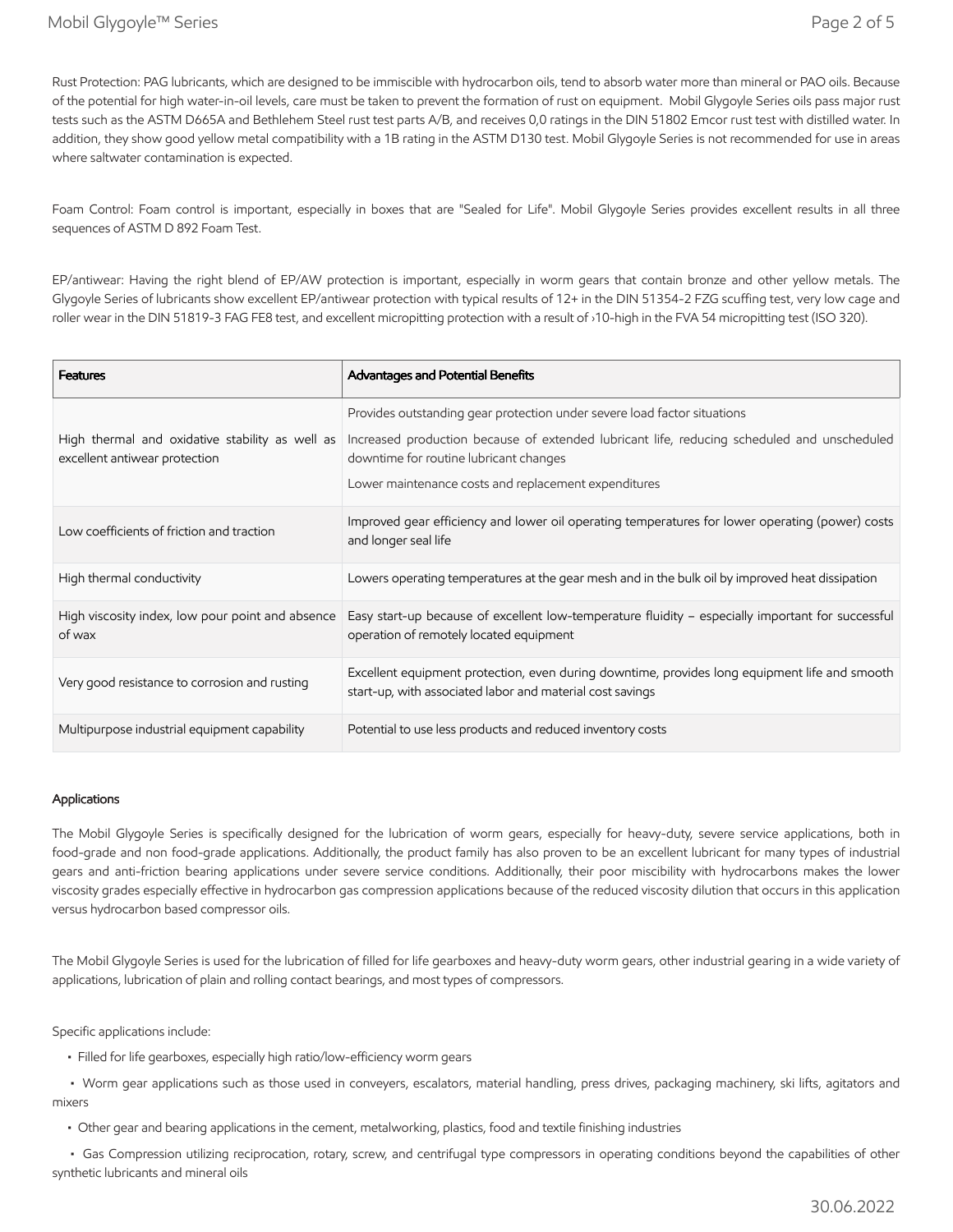#### Application notes

Polyalkyleneglycol (PAG) based lubricants have some inherent excellent lubrication properties imparted by the PAG base oil. However, PAG based lubricants do have limitations with respect to compatibility with seal and coating materials, some varieties of light metal alloys and other lubricants. Before applying any PAG lubricant, contact the orginal equipment manufacturer for specific advice on the application.

#### Compatibility with other lubricants

The Mobil Glygoyle Series is not compatible with mineral oils and most other synthetic lubricants. Additionally, depending on the specific type of PAG base fluid, they may not be compatible with other PAG type lubricants. (e. g. Mobil Glygoyle No Series and Mobil Glygoyle ISO VG Series are not miscible). The Mobil Glygoyle Series is not generally recommended for use in systems previously filled with mineral oils or PAO based synthetic lubricants. It is further recommended to check compatibility when topping up or replacing existing PAG fillings with Mobil Glygoyle Series, generally the preference is to avoid mixtures by draining, flushing and refilling.

When changing from mineral oil or other synthetic products to Mobil Glygoyle Series, it is critical to clean the system thoroughly and flush with suitable fluids prior to conversion. For further details please contact your ExxonMobil representative.

#### Water

Mobil Glygoyle Series oils, along with all PAG based lubricants, are hygroscopic and absorb more water than mineral oils or synthetic hydrocarbons before. Therefore extra care should be taken not to expose PAG oils to excessive moisture. Due to their inherent high specific gravity, water does not drop to the bottom of reservoirs, but stays on top of the lubricant.

#### Seal compatibility

PAG based lubricants are not compatible with most standard seal materials used for mineral oils or synthetic hydrocarbons. Incompatible materials are likely to shrink or swell, thus causing severe leakage or seizure of the seal. When converting from mineral oil or synthetic hydrocarbons to Mobil Glygoyle Series, seal compatibility must be considered. FKM and VMQ are normally suitable for use with PAG. NBR materials may be used but have restricted temperature range. In all cases, operating conditions and the variability of elastomer properties from different manufactures should be considered. For best results, consult the equipment supplier or seal manufacturer for specific recommendations.

#### Light Metal Alloys

Mobil Glygoyle Series and PAG lubricants are well suited for gear applications with ferrous and most non ferrous materials. However, Mobil Glygoyle Series and PAG lubricants are not recommended for use with light metal alloys containing Aluminum or Magnesium. PAG lubricants can lead to increased wear when used with light metal alloys of this nature. Please consult the original equipment manufacturer for additional information.

#### Other Materials

Paints, coatings, and some plastics are not suitable for use with PAG lubricants. In general two component paints (reactive paints, epoxy resins) are suitable for use for interior coatings in contact with the lubricant. Otherwise, interiors in contact with the lubricant should be left uncoated. Materials used for oil level gages, inspection doors etc., should preferably be made of natural glass or polyamide materials. Other transparent plastics, (e.g. Plexiglas), may deteriorate and crack under stress.

#### Specifications and Approvals

| This product is recommended for use in applications requiring: | 150 | 220 | 320 | 460 | 680 | 1000 |
|----------------------------------------------------------------|-----|-----|-----|-----|-----|------|
| <b>Fives Cincinnati P-39</b>                                   |     | ∧   |     |     |     |      |

| This product is registered to the requirements of: | 150 | 220 | 320 | 460 | 680 | 1000 |
|----------------------------------------------------|-----|-----|-----|-----|-----|------|
| NSF <sub>H1</sub>                                  |     |     |     |     | ∧   |      |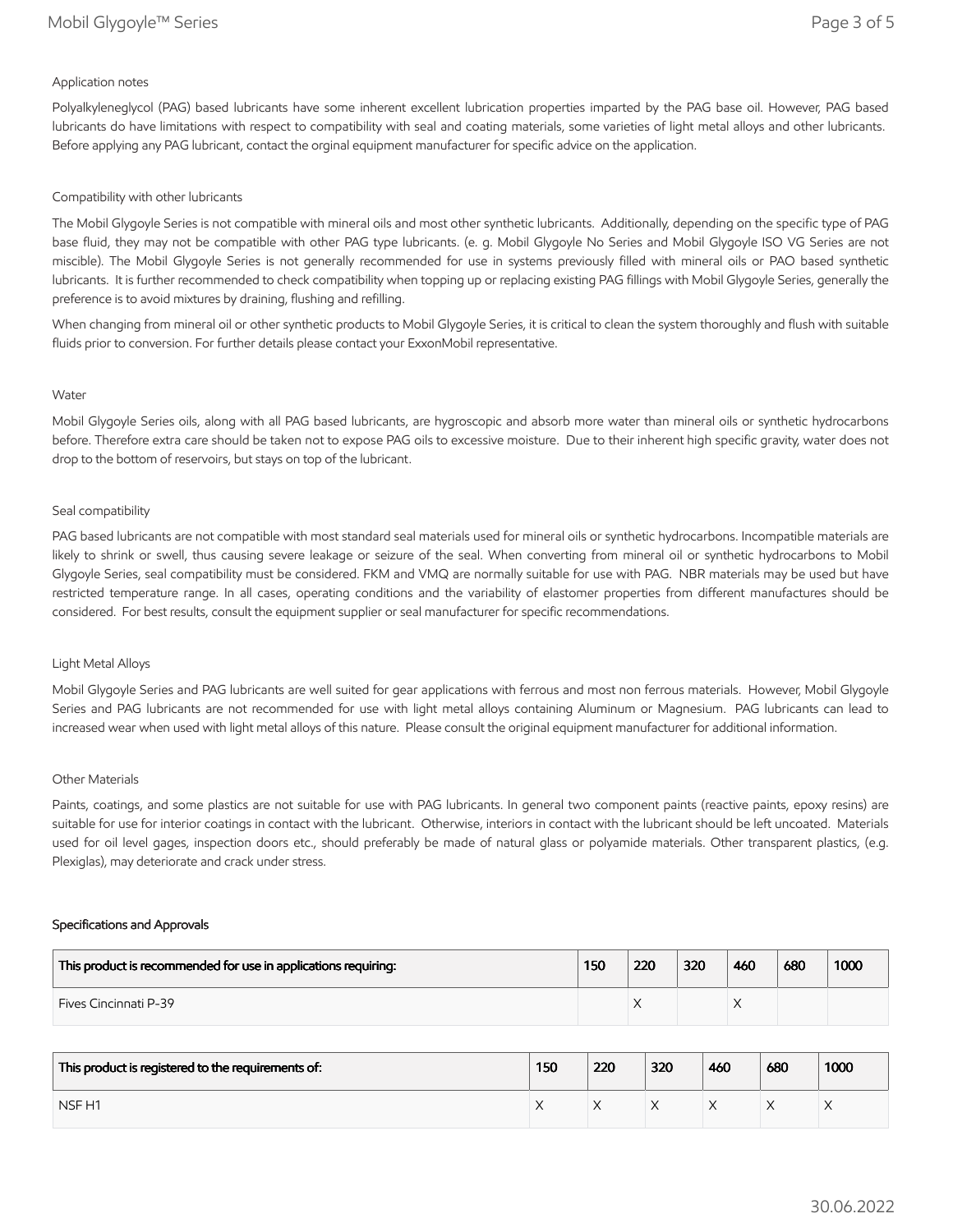## Mobil Glygoyle™ Series **Page 4 of 5**

| This product meets or exceeds the requirements of: | 150 | 220 | 320 | 460 | 680 | 1000 |
|----------------------------------------------------|-----|-----|-----|-----|-----|------|
| FDA 21 CFR 178.3570                                |     |     |     |     |     |      |

### Properties and Specifications

| Property                                                                          | 68               | 100               | 150               | 220               | 320               | 460               | 680               | 1000               |
|-----------------------------------------------------------------------------------|------------------|-------------------|-------------------|-------------------|-------------------|-------------------|-------------------|--------------------|
| Grade                                                                             | <b>ISO</b><br>68 | <b>ISO</b><br>100 | <b>ISO</b><br>150 | <b>ISO</b><br>220 | <b>ISO</b><br>320 | <b>ISO</b><br>460 | <b>ISO</b><br>680 | <b>ISO</b><br>1000 |
| Copper Strip Corrosion, 24 h, 100 C, Rating, ASTM D130                            | 1B               | 1B                | 1B                | 1B                | 1B                | 1B                | 1B                | 1B                 |
| Density @ 15.6 C, g/cm3, ASTM D4052                                               | 1.079            | 1.079             | 1.078             | 1.077             | 1.077             | 1.076             | 1.076             | 1.076              |
| FZG Scuffing, Fail Load Stage, A/8.3/90, ISO 14635-1                              | 10               | $12+$             | $12+$             | $12+$             | $12+$             | $12+$             | $12+$             | $12+$              |
| Flash Point, Cleveland Open Cup, °C, ASTM D92                                     | 265              | 265               | 265               | 265               | 265               | 265               | 265               | 260                |
| Four-Ball Wear Test, Scar Diameter, 20 kg, 1800 rpm, 1 h, 54 C, mm,<br>ASTM D4172 | 0.4              | 0.4               | 0.4               | 0.4               | 0.4               | 0.4               | 0.4               | 0.4                |
| Kinematic Viscosity @ 100 C, mm2/s, ASTM D445                                     | 11.8             | 17.3              | 26.1              | 38.1              | 55.2              | 77.2              | 112               | 165                |
| Kinematic Viscosity @ 40 C, mm2/s, ASTM D445                                      | 68               | 100               | 150               | 220               | 320               | 460               | 680               | 1000               |
| Pour Point, °C, ASTM D97                                                          | $-30$            | $-30$             | $-33$             | $-33$             | $-33$             | $-33$             | $-33$             | $-33$              |
| Rust Characteristics, Procedure A, ASTM D665                                      | <b>PASS</b>      | <b>PASS</b>       | <b>PASS</b>       | <b>PASS</b>       | <b>PASS</b>       | <b>PASS</b>       | <b>PASS</b>       | <b>PASS</b>        |
| Viscosity Index, ASTM D2270                                                       | 170              | 190               | 210               | 225               | 240               | 250               | 265               | 285                |

#### Health and Safety

Health and Safety recommendations for this product can be found on the Material Safety Data Sheet (MSDS) @ [http://www.msds.exxonmobil.com](http://www.msds.exxonmobil.com/psims/psims.aspx) /psims/psims.aspx

All trademarks used herein are trademarks or registered trademarks of Exxon Mobil Corporation or one of its subsidiaries unless indicated otherwise.

11-2021 ExxonMobil Nordic Affiliate of ExxonMobil Nordic AS, Norway Gydevang 39-41 DK-3450 Alleroed, Denmark Tel: +45 45 99 02 10 Fax : +45 45 99 02 80

www.exxonmobil.no

Typical Properties are typical of those obtained with normal production tolerance and do not constitute a specification. Variations that do not affect product performance are to be expected during normal manufacture and at different blending locations. The information contained herein is subject to change without notice. All products may not be available locally. For more information, contact your local ExxonMobil contact or visit [www.exxonmobil.com](http://www.exxonmobil.com/)

ExxonMobil is comprised of numerous affiliates and subsidiaries, many with names that include Esso, Mobil, or ExxonMobil. Nothing in this document is intended to override or supersede the corporate separateness of local entities. Responsibility for local action and accountability remains with the local ExxonMobil-affiliate entities.